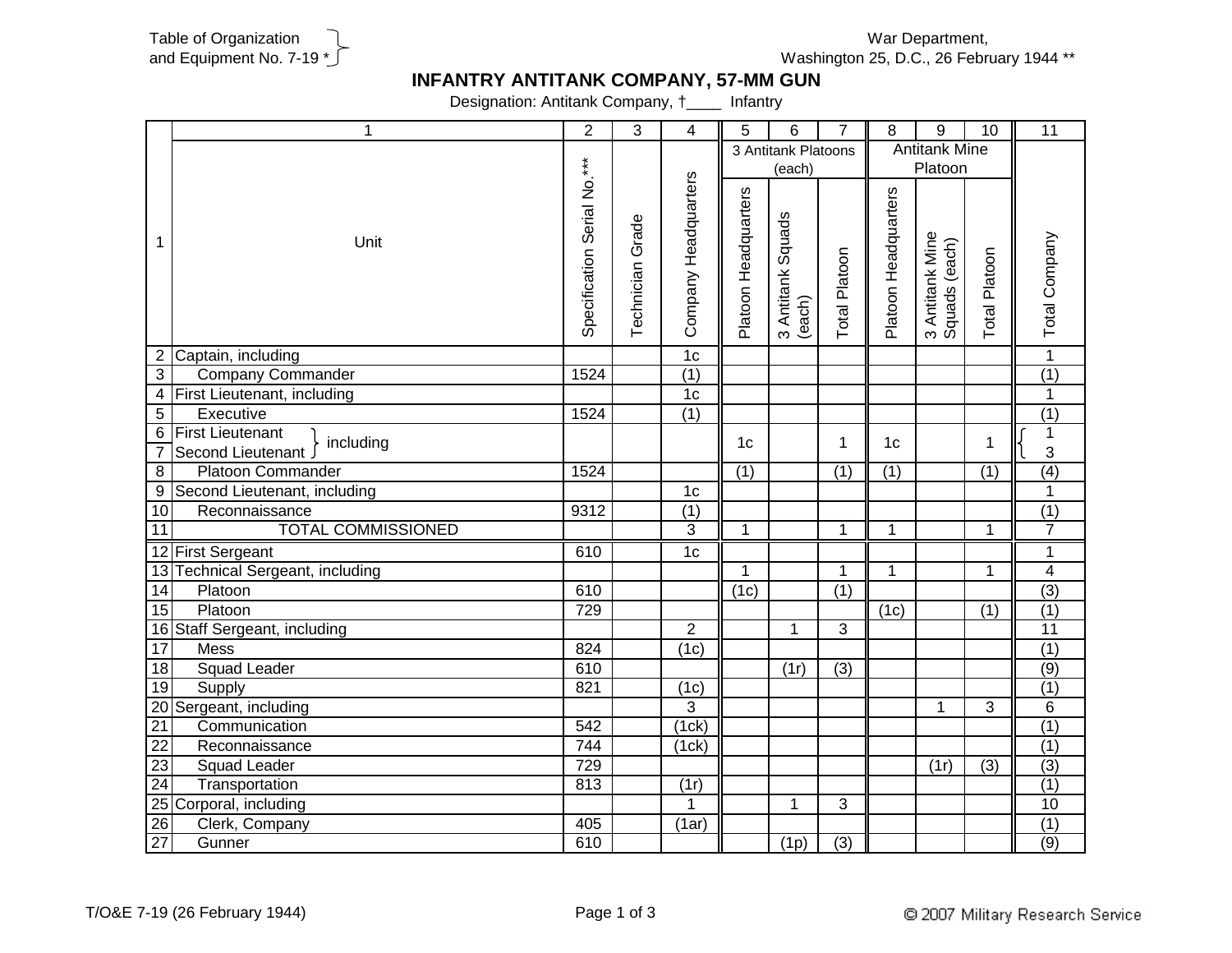|                 | 1                                   | $\overline{2}$              | 3                   | 4                    | 5                    | 6                                 | 7             | 8                    | 9                                | 10               | 11               |
|-----------------|-------------------------------------|-----------------------------|---------------------|----------------------|----------------------|-----------------------------------|---------------|----------------------|----------------------------------|------------------|------------------|
|                 |                                     | $***$                       |                     |                      | 3 Antitank Platoons  |                                   |               | <b>Antitank Mine</b> |                                  |                  |                  |
|                 |                                     |                             |                     |                      | (each)               |                                   |               |                      | Platoon                          |                  |                  |
|                 | Unit                                | Serial No.<br>Specification | Grade<br>Technician | Company Headquarters | Platoon Headquarters | Squads<br>3 Antitank \$<br>(each) | Total Platoon | Platoon Headquarters | 3 Antitank Mine<br>Squads (each) | Platoon<br>Total | Total Company    |
|                 | 28 Technician, Grade 4              |                             |                     |                      |                      |                                   |               |                      |                                  |                  | $\overline{4}$   |
|                 | 29 Technician, Grade 5<br>including |                             |                     | 19                   | 1                    | 8                                 | 25            | 5                    | $\overline{7}$                   | 26               | 11               |
| 30 <sup>°</sup> | Private, First Class                |                             |                     |                      |                      |                                   |               |                      |                                  |                  | 77               |
|                 | 31 Private                          |                             |                     |                      |                      |                                   |               |                      |                                  |                  | 28               |
| 32              | <b>Ammunition Bearer</b>            | 610                         |                     |                      |                      | (3c)                              | (9)           |                      |                                  |                  | (27)             |
| 33              | Armorer-Artificer                   | $\overline{511}$            | 5                   | (1r)                 |                      |                                   |               |                      |                                  |                  | $\overline{(1)}$ |
| $\overline{34}$ | <b>Bugler</b>                       | 803                         |                     | (1bc)                |                      |                                   |               |                      |                                  |                  | $\overline{(1)}$ |
| 35              | Cannoneer                           | 610                         |                     |                      |                      | (4p)                              | (12)          |                      |                                  |                  | (36)             |
| $\overline{36}$ | Cook                                | 060                         | 4                   | (1r)                 |                      |                                   |               |                      |                                  |                  | (1)              |
| $\overline{37}$ | Cook                                | 060                         | 5                   | (2r)                 |                      |                                   |               |                      |                                  |                  | (2)              |
| 38              | Cook's Helper                       | 521                         |                     | (1r)                 |                      |                                   |               |                      |                                  |                  | (1)              |
| 39              | Draftsman, Topographic              | 076                         | 5                   |                      |                      |                                   |               | (1c)                 |                                  | (1)              | (1)              |
| 40              | Driver, Truck, Light                | 345                         | 5                   |                      |                      | (1dh)                             | (3)           | (3hr)                |                                  | (3)              | $\overline{(6)}$ |
| 41              | Driver, Truck, Light                | 345                         |                     |                      |                      |                                   |               |                      |                                  |                  | (6)              |
| 42              | Mechanic, Automobile                | 014                         | 4                   | (1ehr)               |                      |                                   |               |                      |                                  |                  | (1)              |
| 43              | Messenger                           | 345                         |                     | (2cfk)               | (1fr)                |                                   | (1)           |                      |                                  |                  | $\overline{(5)}$ |
| 44              | Operator, Radio                     | 740                         | 4                   | (1r)                 |                      |                                   |               |                      |                                  |                  | (1)              |
| 45              | Operator, Radio                     | 776                         | $\overline{5}$      | (1r)                 |                      |                                   |               |                      |                                  |                  | (1)              |
| 46              | Pioneer                             | 729                         |                     |                      |                      |                                   |               |                      | (7r)                             | (21)             | (21)             |
| 47              | Surveyor                            | $\overline{228}$            | 4                   |                      |                      |                                   |               | (1c)                 |                                  | (1)              | (1)              |
| 48              | <b>Basic</b>                        | 521                         |                     | (8r)                 |                      |                                   |               |                      |                                  |                  | (8)              |
| 49              | <b>TOTAL ENLISTED</b>               |                             |                     | 26                   | $\boldsymbol{2}$     | 10                                | 32            | 6                    | 8                                | 30               | 152              |
| 50              | <b>AGGREGATE</b>                    |                             |                     | 29                   | 3                    | 10                                | 33            | $\overline{7}$       | 8                                | 31               | 159              |